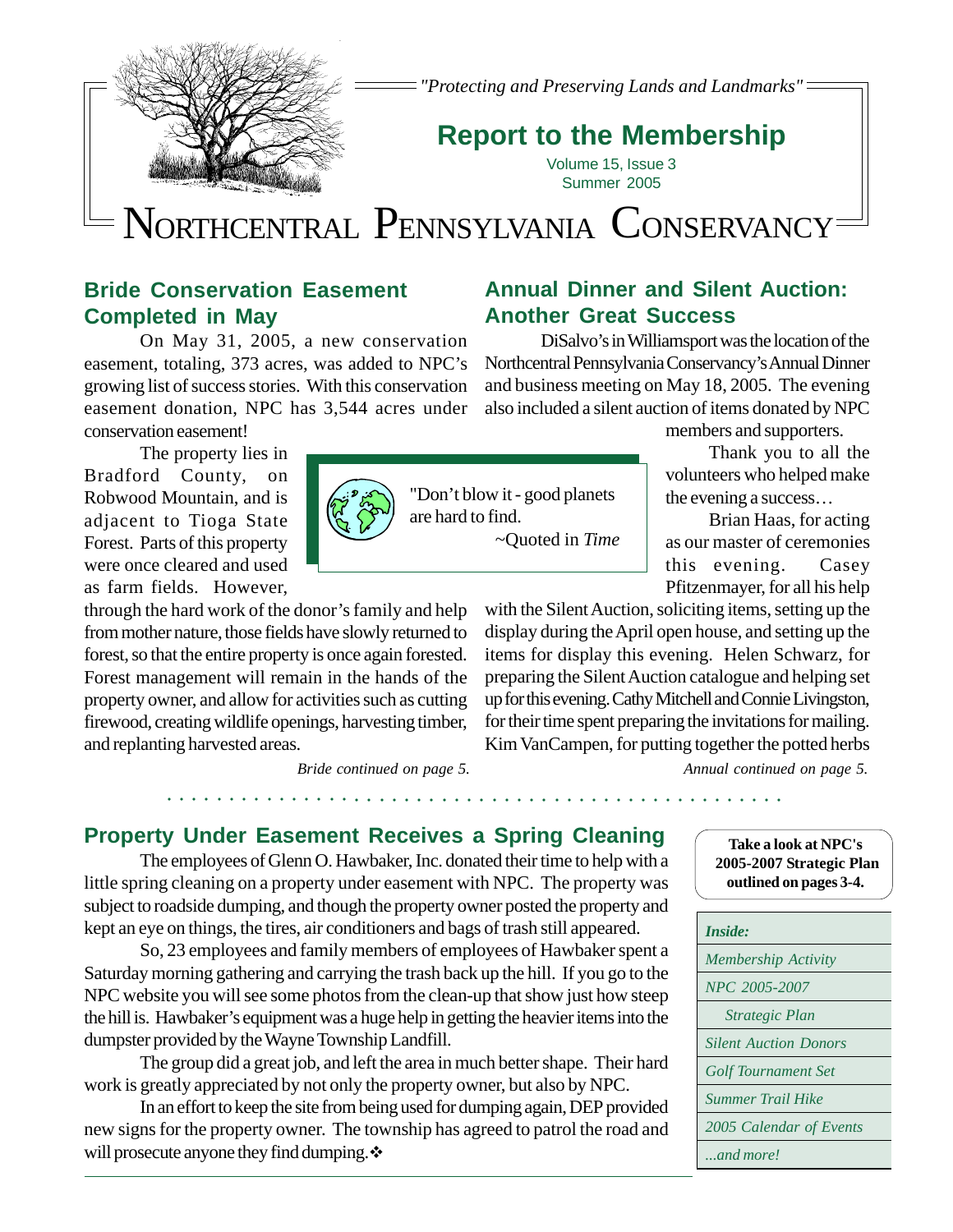## **Membership Activity from 3/30/2005 through 6/8/2005**

#### **CORPORATE MEMBERS**

Many thanks to our corporate members for their support of NPC's mission. Please take note of those businesses who have shown they care about the future of our communities with their corporate membership, and show YOUR support to them.

#### **Small Business (\$100- 499)**

**Bald Eagle (\$2000+)** Vincent DiSalvo II

**American Kestrel (\$500-749)** Citizens & Northern Bank Girton Manufacturing Co. Keystone Forging Co.

#### Mericle Commercial Real **Estate** Lamar Advertising Raup & Wiley, Attorneys

#### **GENERAL MEMBERS**

**Bobcat (\$1000- 4999)** Joanne Fisher

#### **Black Bear (\$500-**

**999)** J. Robert & Nancy Bower Ray & Shelly Mattie

#### **White-tailed Deer (\$250-499)**

2

Harvey & Anne Katz Dr. Marshall Welch Whistle Pig Fishing Club

#### **Black Cherry (\$100-249)**

Dr. & Mrs. Robert Burns Doug & Frani Doherty Larry Entz Stephen E. Jaquith Charles & Fay Lindrooth Dr. & Mrs. Donald Lundy Jr. Edward & Judith Lyon C. Edward S. Mitchell David Napoli, M.D. Pine Creek Headwaters Association James & Evelyn Reeder R. Bruce & Jeane Smay Rich & Alice Trowbridge Mr. & Mrs. Harry E. Webster III Mr. & Mrs. H. W. Wieder Alex & Tracie Witter Linda & Dan Wolfe

James A. Ely Insurance Agency David & Sally Craig Thomas & Laurie Burkholder

#### **Red Oak (\$50-99)**

Andrew Bamford Patty L. Bowman, Esq. Peter & Christie Brooks Dr. & Mrs. Herbert Ecker Sr. Erik J. Evans Anthony C. Ferraro Wayne Laubscher Wayne & Connie Livingston Charlie Lockard William & Susan Martens T. Jug & Mary Jo McKeever Honorable Malcolm Muir Michael P. O'Brien Rebecca Petersen John & Marguerite G. Rich Peter & Linda Schultz & Family Joseph & Margaretta Stewart Robert G. & Rose Ann Wallace D. Richard & Shirley Wenner Mrs. William F. Williams

Charles R. Woltz Susan Joshi Ms. Idell Ludwig

#### **Sugar Maple (\$35-49)**

Dan & Patti Alters Mike & Donna Bastian Joshua & Vivian First Donald Gephart Jr. Dr. & Mrs. Ira G. Masemore Joseph R. Musto Raymond Nelson & Family Darrel & Elaine Reibson David L. Shollenberger John & Carol Wagner Don Witter Gladys Lewis Don & Jean O'Brien Tom & Marsha Person & Family Margaret Wettling

#### **White Pine (\$25-34)**

Mr. & Mrs. William Bailey Bear Hollow Rod & Gun Club Virginia Borek James Cameron Nancy A. Chamberlain Ray Chernikovich Frederick S. Crafts Jack & Michele Davidson Alissa du Bois Donald Faulkner Max Geise James Geurts David J. Gregg Mr. Steele Hahn Bonita E. Hannis Steve Martin Sandy Rife Becky Sanguedolce Conrad Schlesinger

Rev. & Mrs. Larry Waltz Harold & Beulah Yerk Mr. Raymond Chernikovich

#### **ADDITIONAL CONTRIBUTIONS**

#### **Memorials**

D. Kay Crisanti by Frances A. Decker, David F. Lamere, Clare Nolanby, and Lawrence & Dianne Hughes

K. Alan Himes by Leslie & Adrienne Noelk

#### **Donations to Alfred & Helen Buck Land Acquisition Fund** Alfred Buck

**Additional Donations**

Fred Crafts Alissa du Bois Glayds Lewis Woody Wagner

> **Thank You to Franco's for hosting the Earth Day celebration/benefit in April. The proceeds that NPC received will go a long way in helping to preserve our natural heritage.**



#### **Are We in Your Will?**

Remembering NPC in your will can be a way to leave a legacy to future generations. If you will a gift to NPC, please be sure that you have

designated your gift to "Northcentral Pennsylvania Conservancy," federal employee id number 23- 2606163. There are many organizations that use the word "conservancy", so please include our full name to ensure that your wishes are carried out as you intend.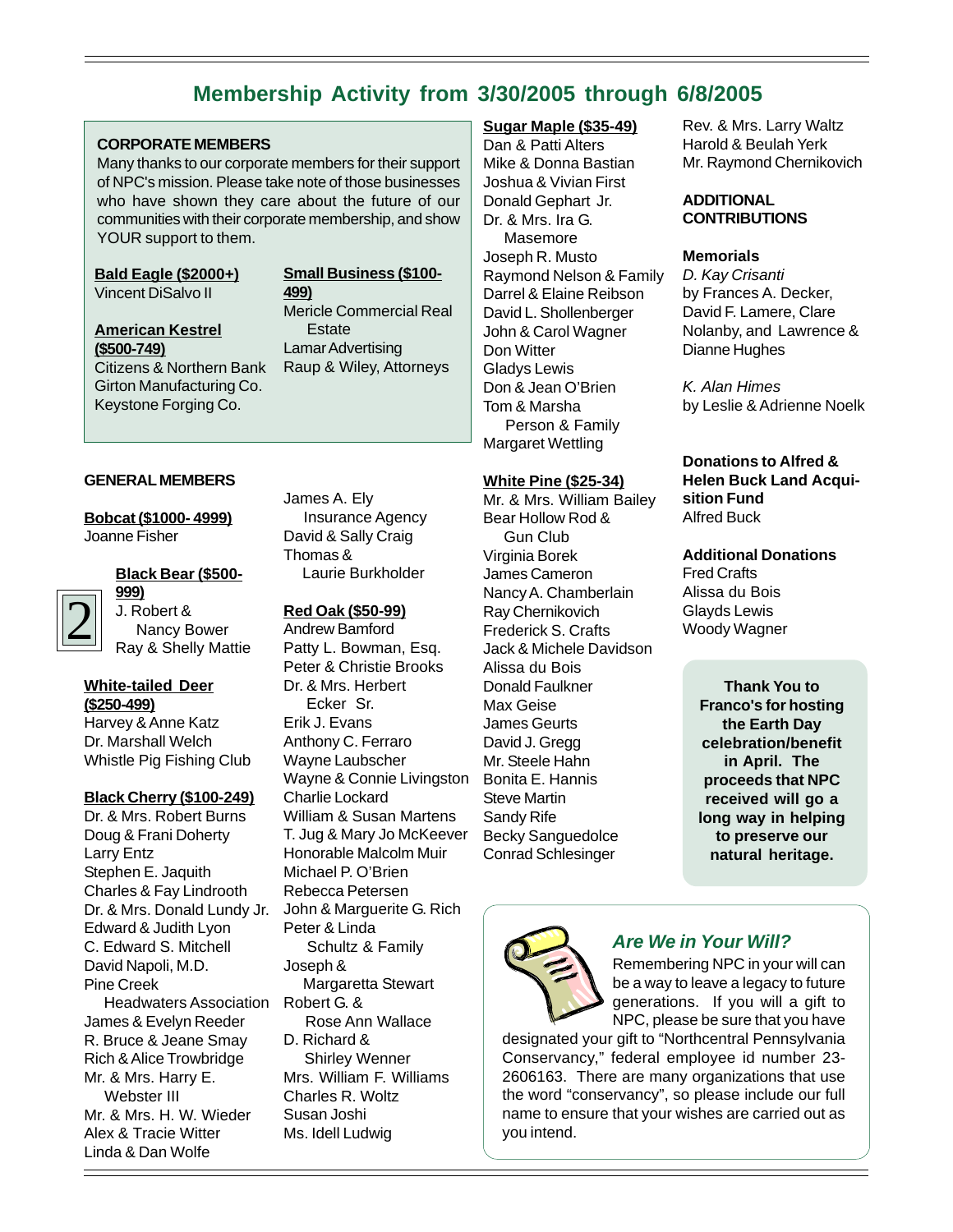

## **Northcentral Pennsylvania Conservancy**

**Strategic Plan** 2005-2007

#### **MISSION STATEMENT**

To conserve the working lands and identifying waters of Northcentral Pennsylvania for the enjoyment and well-being of present and future generations.

#### **VISION**

The Northcentral Pennsylvania Conservancy's vision for the future guides the organization. Working forests provide resources, jobs, and recreation for families. Farms produce local food for the communities they surround, and beyond. Water resources are valued and protected. Development and growth in the region are balanced with conservation.

#### **CORE VALUES OF THE CONSERVANCY**

#### *Open Space*

We support the conservation of working farms and forests, as well as land conserved for the natural areas and wildlife it supports. We recognize that there is value in conserving land to help maintain the visual character of this region.

#### *Balance*

We believe that conservation should be achieved in balance with our community and regional needs. Just as the natural landscape changes over time, so to do communities and their needs change. We recognize that growth and development may be needed in order for communities to sustain themselves, but we also recognize that conservation of our natural resources is an important part of that growth.

#### *Cooperation*

The region we work in is large, diverse and locally focused. We need the help, support, and insight of the local communities we work in. We also recognize that the region we work in has other conservation groups. We want to work with, not compete against, these other conservation interests.

#### *Communication*

Without communication, we cannot achieve conservation. We need to communicate not only with landowners, but also with our members, with our partners, and with the many residents of the region we work in. If people understand what we are doing, and how we plan to achieve it, more conservation can take place with less confusion and misunderstanding.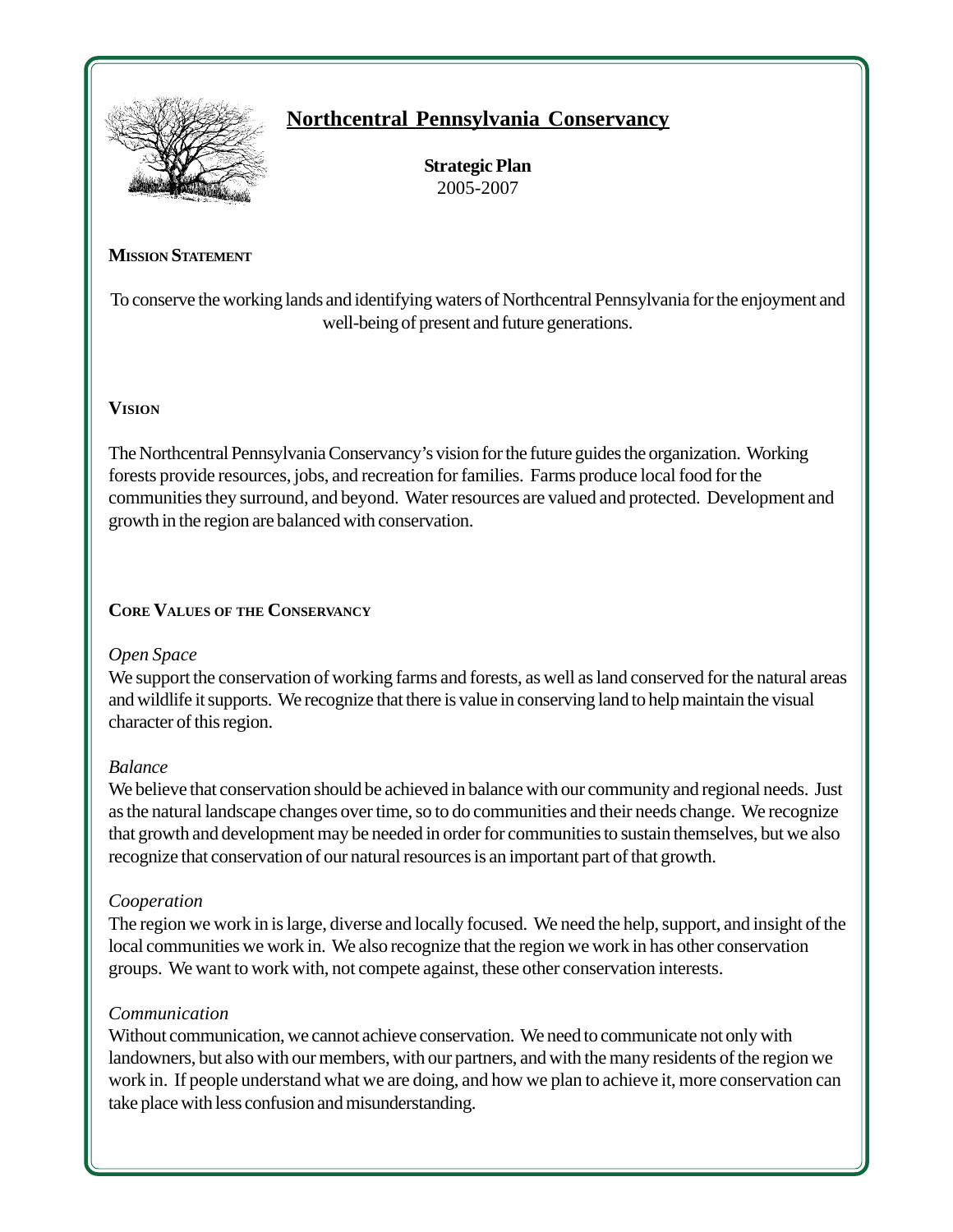

## **Northcentral Pennsylvania Conservancy**

**Strategic Plan** 2005-2007

#### **GOALS AND STRATEGIES**

#### **1. The most important lands are conserved in perpetuity.**

A. Identify and prioritize critical lands for protection by NPC.

B. Encourage land owners in priority areas to consider conservation agreements and other conservation options.

C. Respond to opportunities presented by land owners and conservation partners that may lead to protection of high value conservation properties.

D. Steward the conservation values of lands protected by NPC.

**2. The community understands how conservation and NPC can help achieve landowner and community goals.**

A. Contact landowner advisors and other partners to promote the use of private conservation options.

B. Broadly educate the community about the importance of conservation.

## **3. NPC has a diverse and committed group of people to lead its efforts.**

- A. Develop a diverse, involved, and strong Board to lead the organization.
- B. Grow the capacity of staff to support the mission.
- C. Improve the effectiveness of the committee and advisory structures of NPC.

## **4. NPC has stable, predictable, and growing resources to support its mission.**

- A. Strengthen annual giving as the foundation of financial support.
- B. Write grants to support special projects and capacity building efforts.
- C. Develop planned giving programs to grow the endowment and reserves.
- **5. NPC has the organizational structure necessary to effectively fulfill its mission.**
	- A. Maintain strong systems to manage information and decisions.
	- B. Ensure NPC has the facilities and equipment to work effectively.
	- C. Develop plans and structures to respond to the changing needs of the organization.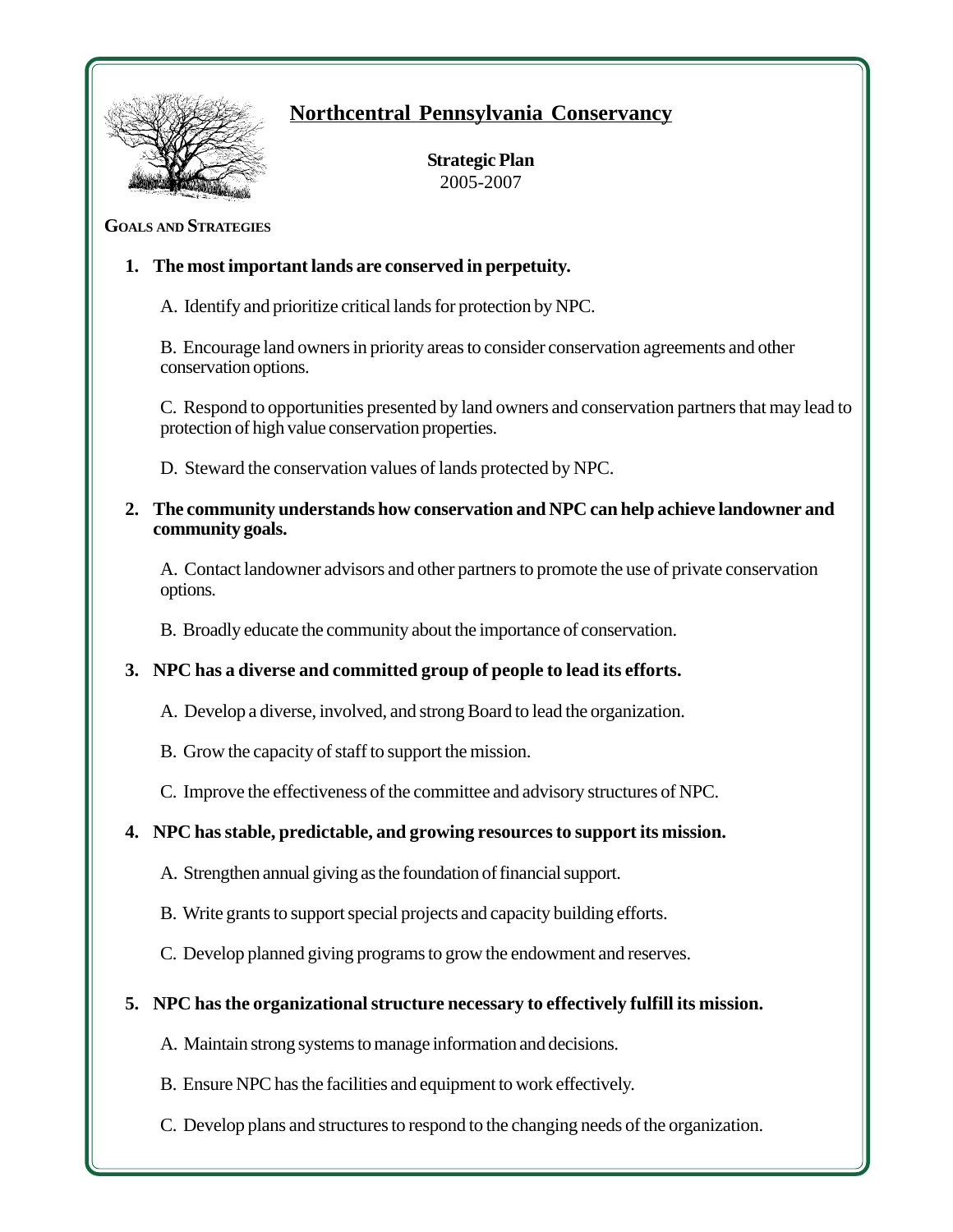#### Annual continued from page 5. **Golf Tournament Set**

centerpieces.

The dinner also serves as the annual meeting of the membership. During the business meeting three board members were reelected to a second three year term, and two board members who were appointed to the board earlier this year were elected to a full three year term. Jay Alexander (Montoursville), Chris Dwyer (Mill Hall), and Rich Schluter (Williamsport) were elected to a second term on the Board of Directors. Bill Worobec (Williamsport) and Kevin Drewencki (Muncy) had been appointed to the Board earlier this year to take the seats of board members who resigned. Worobec and Drewencki were elected to a full three year term at the meeting. $\cdot$ 

○○○○○○○○○○○○○○ ○○○○○○○○○○○○○

#### **Silent Auction Donors**

Ag Choice Farm Credit Alex Witter Barbara Johnson Bastian Tire & Auto Center Beads & Bubbles Bee Cee Pro Hardware Ben Franklin Store & Pharmacy Birchcroft Farm Bush-Berry Farm & **Greenhouses** Camille Orelli Carved Rocks by Bobby Maguire Casey Pfitzenmayer Ciro's Ristorante Italiano Clarks Ag Center Deb Parsons Dipendra and Nellie Bhattarai DeWalt's Greenhouse & Landscaping Dwight Lewis Lumber Company, Inc. Emerald Falls Pottery Equinox Ltd. Fort Muncy Nurseries Inc. George Durrwachter Gifts & Goodies Hometown Floral & Gift J.C. Floral and Gifts Janet's Floral Creations K & W Tire Company Katydid Keepsakes Kevin Barletta

Kevin's Place Kim Van Campen Les & Adrienne Noelk Lyco-Lube Xxpress Lycoming Mall Lynn Estomin M & T Bank Main Street Grill Mandy's Barbershop Marc & Diane Lewis Marshlands Bed and Breakfast Muncy Pastry Shop PA State Chapter of National Wild Turkey **Federation** Pagination Parsons Hot Glass Studio Penn College of Technology Peters Sporting Goods Pine Creek Outfitters Ron Beach Studio Ronald & Martina Johnson Rovendale Ag & Barn Inc. Soapy Joe's Sue Sprout Ted & Judee Lyon Terry Wild Studio Tracie Witter Pottery Wayne Twp. Landfill Wengerd's Marketplace Wish & Want Antique Co-op Woolrich Inc.

This year's golf tournament to benefit NPC is set for Monday, September 26, 2005. The Williamsport Country Club will be the site for this year's event. Ray Mattie,



Jay Alexander, Jim Lazorka, Brian Pick, Kim VanCampen, and Ken Lundy have been working to make this year's tournament a fun day to support NPC.

Citizens and Northern Bank has signed on, for the second year in a row, as the event host. However, there are still foursomes, hole sponsors, and other opportunities available to participate and support NPC. Contact Reneé to find out more about how you or your business can help NPC conserve the working farms and forests in this region while enjoying a day on the greens.

## **Big Pine Trail Hike: August 13**

This August 13th hike will follow the Big Pine Trail through the Tiadaghton State Forest's Miller Run Natural Area. We will take a look at an old flagstone quarry, as well as check out some of the work the Civilian Conservation Corps did in the 1930s, and

visit part of the grade of the Cammal and Black Forest Railroad – maybe even glimpse a river otter or black bear.



If Pine Creek is low enough we will wade across at the end of this five mile hike, so bring old sneakers if you don't want to get your good boots wet. Don't forget to bring your lunch!

#### *Annual continued from page 5.*

A pond and the headwaters of two unnamed tributaries of important water resource value flow from the property into Ackley's Pond, and then to Durrell Creek, which is a direct tributary to the north branch of the Susquehanna River. The water resources of the property will be protected under the conservation easement.

Be sure to look for this property when you are traveling on Route 220 or Route 6 near Towanda! ❖